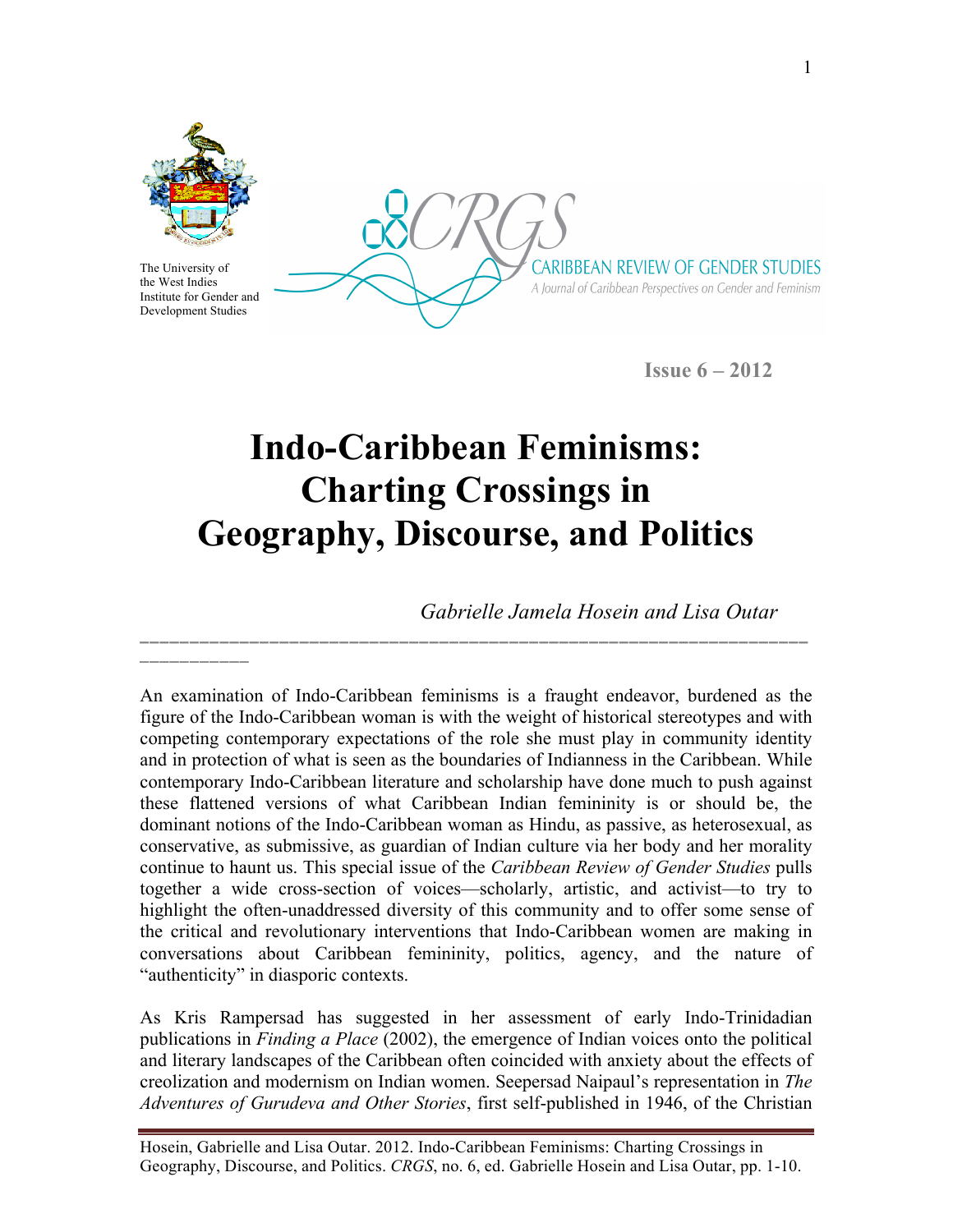Indian character, Daisy, who serves as a temptress to the eponymous Gurudeva is an early index of this concern. With her Western clothes, use of makeup, job on the American base in Trinidad and refusal to adapt to the more conservative image demanded by Gurudeva, the elder Naipaul signaled his alarm about the trajectory of Indian women in their life in the colony as they encountered new models for womanhood outside of the traditional purview of the family. The twentieth century's intense attention to Indian female comportment was not new. In fact, concern about the degradation of Indian women in conditions of indentureship, which loosened the ties that tightly bound women's sexual and economic choices, became the lynchpin for bringing down that system. The Indo-Caribbean woman was thus always an object of scrutiny and judgment for the effects of diaspora on Indians. Recently we have had attempts on the part of those like Tejaswini Niranjana (2006) to track the differences between the diasporic and the non-diasporic Indian via the female body, its adornments, and movements, as Ananya Kabir compellingly notes in her Gender Dialogue. The choices that Indian women and girls make, on how to dress, to dance, to date, to marry, to work, are all used to wage larger arguments about Indian engagement with nationalism, transnationalism, creolization, and modernization, usually without taking into account those same women's perspectives on their own choices. In these larger discourses, the Indo-Caribbean women and girls largely remain ciphers onto whom various agendas are imposed rather than being seen as actively shaping Caribbean culture or feminist activity in the region to their own unique needs and concerns.

Celebrations of Indo-Caribbean culture inevitably foreground the Indian female body, yet contemporary versions of Caribbean Indian femininity are rarely what are featured. Instead, over and over again, in events that explicitly address Indo-Caribbean issues, we find images of the traditionally garbed, demure Indian woman or flashy Bollywood icons standing in for the complexity and contradictory nature of Indo-Caribbean femininity. In seeking to understand the nature of various Indo-Caribbean feminist interventions, we are constrained by the obfuscations of these dominant images. Shalini Seereeram's artwork, which provides the front cover for this Special Issue, gestures toward these images, but also reminds us to look behind them. She shows Indo-Caribbean women crossing feminist, geographical, ideological, and historical waves, surrounded by feminine markers of power such as the lotus and continuing to carry responsibilities for family and community sustenance.

Yet, these figures seem to move together in sisterhood, as if they bring the erotic as power to struggles ahead, and they appear as if they are moving forward powerfully, almost stepping entirely out of the frame as others follow behind. With all its decoration, the artwork in this issue suggests that Indo-Caribbean women must continue to visualize the myths that constitute sources of power in the new femininities and feminisms that come to life in the modern and mundane. As discussed below, Jennifer Samuel's Photo Essay, "Home Away from Home," complements Seereeram's focus by highlighting how the transcendent comes to life in diverse feminisms, faces, and forms in the everyday.

Studies of Indo-Caribbean women and girls are, however, sometimes constrained too by the more critical lenses we utilize. Brinda Mehta (2004) has warned us that applying particular standards for feminist action to this community can lead us to misread acts of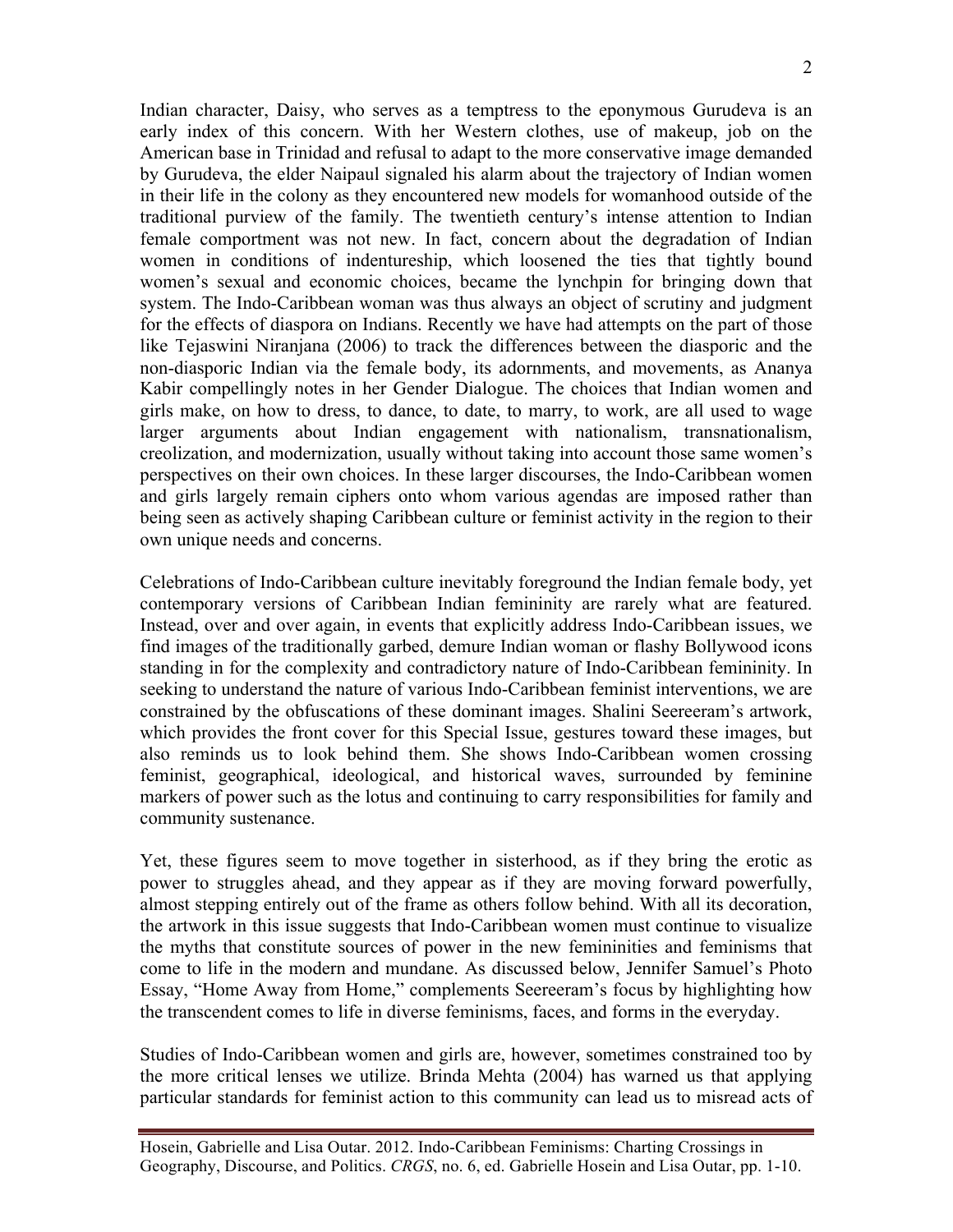agency as passivity. Particularly interesting in this issue of the CRGS, then, are the pieces that assess rural women, Hindu women, Muslim women (groups viewed as bastions of conservativeness and cultural retention) in their subtle, subversive acts of working from within their group norms to reshape institutions to meet their distinct individual and communal needs. Furthermore, while novels like Narmala Shewcharan's *Tomorrow is Another Day* boldly imagine alliances and common goals between Indo-Caribbean and Afro-Caribbean women, scholarship about these groups still often continues to delink these feminist efforts from each other. This Special Issue, therefore, considers all of the various influences on Indo-Caribbean feminist consciousness, both local and transnational, to attempt to make visible the complex landscape within which Indo-Caribbean women make choices in their daily lives and negotiate the constraints, stereotypes, and expectations that are placed upon them.

The image of the coolie woman, in particular, is one that continues to be iconic in any discussion of Indo-Caribbean femininity. Rajkumari Singh and Mahadai Das in now canonized works like "I am a Coolie," "Per Ajie," and "They Came in Ships" attempted to recuperate the term "coolie" from its perjorative origins and to point to the strength and resilience of the Indian female ancestors who made the journey from India. The harnessing of those ancestors to narratives of self-sacrifice and familial commitment, however, sometimes downplays the revolutionary nature of the choices some of those early women made. Like Gaiutra Bahadur's forthcoming *Coolie Woman: The Odyssey of Indenture*, Mark Tumbridge's essay reminds us of the powerful menace that the coolie woman (who may have independently indentured herself, traveled without a husband's protection, or had the freedom to choose from an abundance of available mates) posed to patriarchal and colonial structures of containment, and the revisionism that had to happen to restore the Indian woman to the image of passivity from the active threat that she posed in the early period of indentureship and its aftermath. In his examination of the minor appearance of a freed Indian woman traveling aboard a ship carrying indentured Indians to the Caribbean in 1877 in W.H. Angel's *The Clipper Ship 'Sheila'*, Tumbridge notes the sense of inscrutability of the formerly indentured Indian woman, describing textual attempts to contain and control the undermining influence that she represents. Tumbridge highlights the liminality of the space that Indian women occupied between ties to India and the new possibilities that the Caribbean represented. Woefully, despite our efforts, this collection does not include the perspectives of Francophone Indo-Caribbean women, yet the Francophone Caribbean term "échappé coolie" for someone of mixed Indian and African origins has particular relevance to our issue since the measure of Indian ability to integrate into Caribbean society and into modern life was largely judged by Indians' ability to escape a presumed inherent coolieness, both as a mindset and as a physical condition. As with the freed woman in Angel's text, Indian women became a key index for tracking that transformation from early expectations of the laboring body to something else.

Janet Naidu's poems in this issue also track that transformation, as she envisages the older generation's yearning for education and opportunity giving way to the principled encounter that "Ammani's Cushion" represents. That poem offers the possibility of dialogue, of mutual recognition between man and woman where female ambition and

Hosein, Gabrielle and Lisa Outar. 2012. Indo-Caribbean Feminisms: Charting Crossings in Geography, Discourse, and Politics. *CRGS*, no. 6, ed. Gabrielle Hosein and Lisa Outar, pp. 1-10.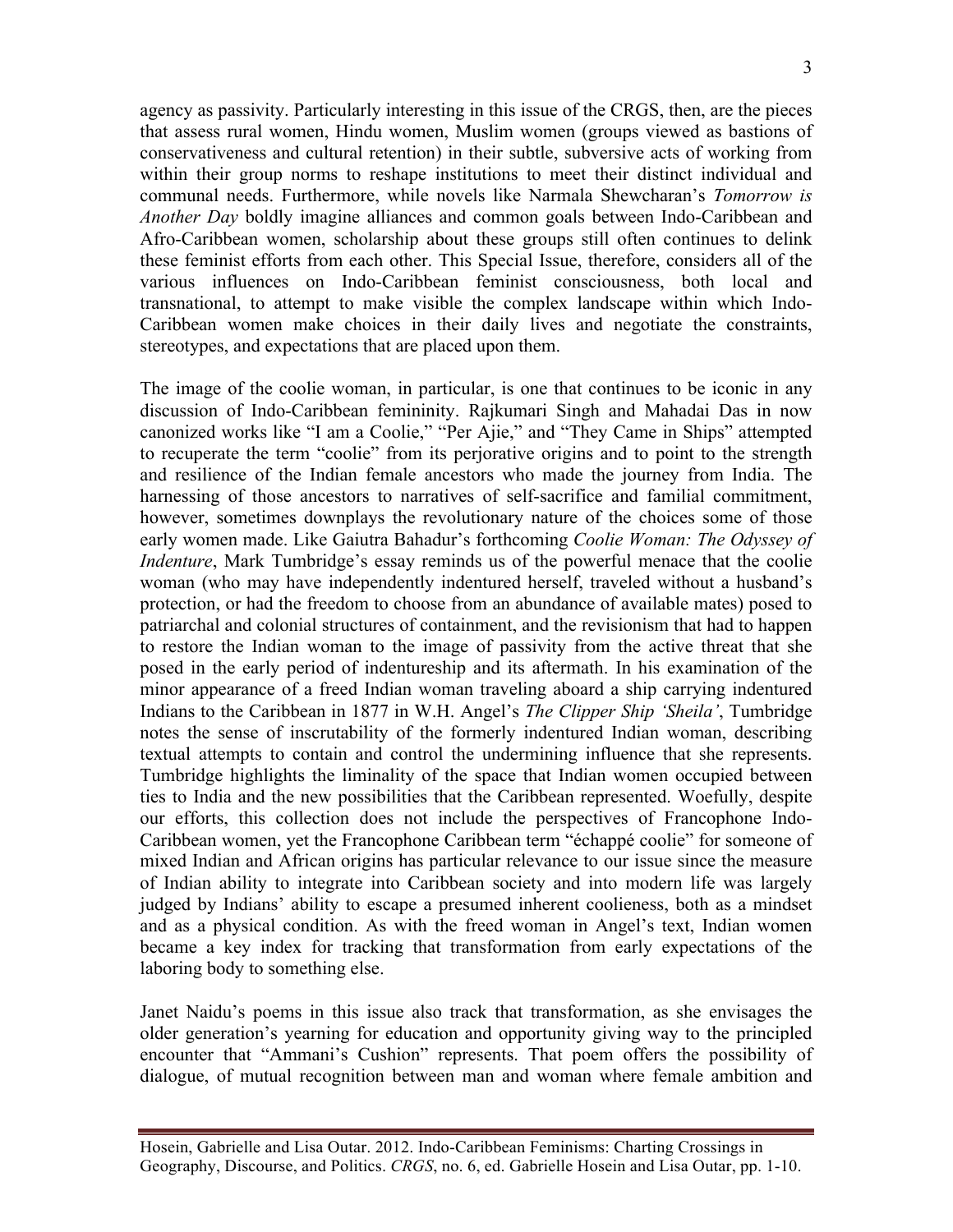quest for personal fulfillment can be recognized and not subsumed by male requirements for succor and traditional feminine roles.

Many of the contributions in this issue challenge the common presumptions of homogeneous goals, aspirations, and lived conditions among Indian women. Halima Kassim's and Patricia Mohammed's Gender Dialogues, in particular, remind us of the important impact of religious identity on the ways in which Indian women engaged modernity, education, and life outside the home. In "Words and Work," Kassim describes the tension between religious and secular education among Muslims in the first half of the twentieth century. Her interviews with Muslim women reveal some of the costs for women caught in the crosshairs of such conflicts and opens up some consideration of what role Islamic schools may have played among young Indian women. She notes the ironic ways in which such schools, intended as a corrective alternative to the social mixing incurred through secular education, allowed for an erosion of patriarchal constraints on women and for them to negotiate some freedoms in their paths between identities as Muslim women and as members of larger Trinidadian society.

This theme is returned to in Sarah Nabbie's personal reflection on her experience of participating as a young woman in her mosque's administration and leadership. Nabbie poignantly highlights the intersecting relationships that help to shape, define, and give power to young Indian Muslim women. She reminds us how much a new generation of educated, empowered, and even feminist young women continues to draw on revered female figures such as Khadija and Aisha and the precedent set by past generations of women leaders. Religious tutelage provided the basis for her commitment to gender equality and Nabbie's story speaks back to contemporary blind spots regarding a generation of young Indian women who wield rather than abandon the resonances of religion, family, and community as they extend their own exercise of power. Unwilling to be constrained or to take constraints lightly, Nabbie draws together her Muslim identity, her feminist politics, and her ownership of, above all, choice. It is together, rather than pitted against each other, that these can provide large and small ways in which such young women may make all the difference in the world.

Kassim's interview with Rose Mohammed further suggests the need for understandings of Islamic femininity that are specific to the Caribbean context. Rather than accepting the restrictions that are imposed upon women by certain narratives of Islam that come from outside the region, we see Rose Mohammed actively shaping her own local sense of how Islam intersects with womanhood and how it allows for ethical engagement with others across ethnic and gender lines. Patricia Mohammed, for her part, while also arguing for attention to local specificity, carefully tracks the use of kinship terms and the archetypes they invoke across religious differences within the Indo-Caribbean community to show the existence of an ongoing collective Indo-Caribbean feminist project. Her Gender Dialogue reveals the ways in which new meanings are continually constructed from communal identity markers and identifies the work that remains to be done to "expand our understanding of the complexity of gender and feminist theory and practice" and to establish dialogue with other feminisms.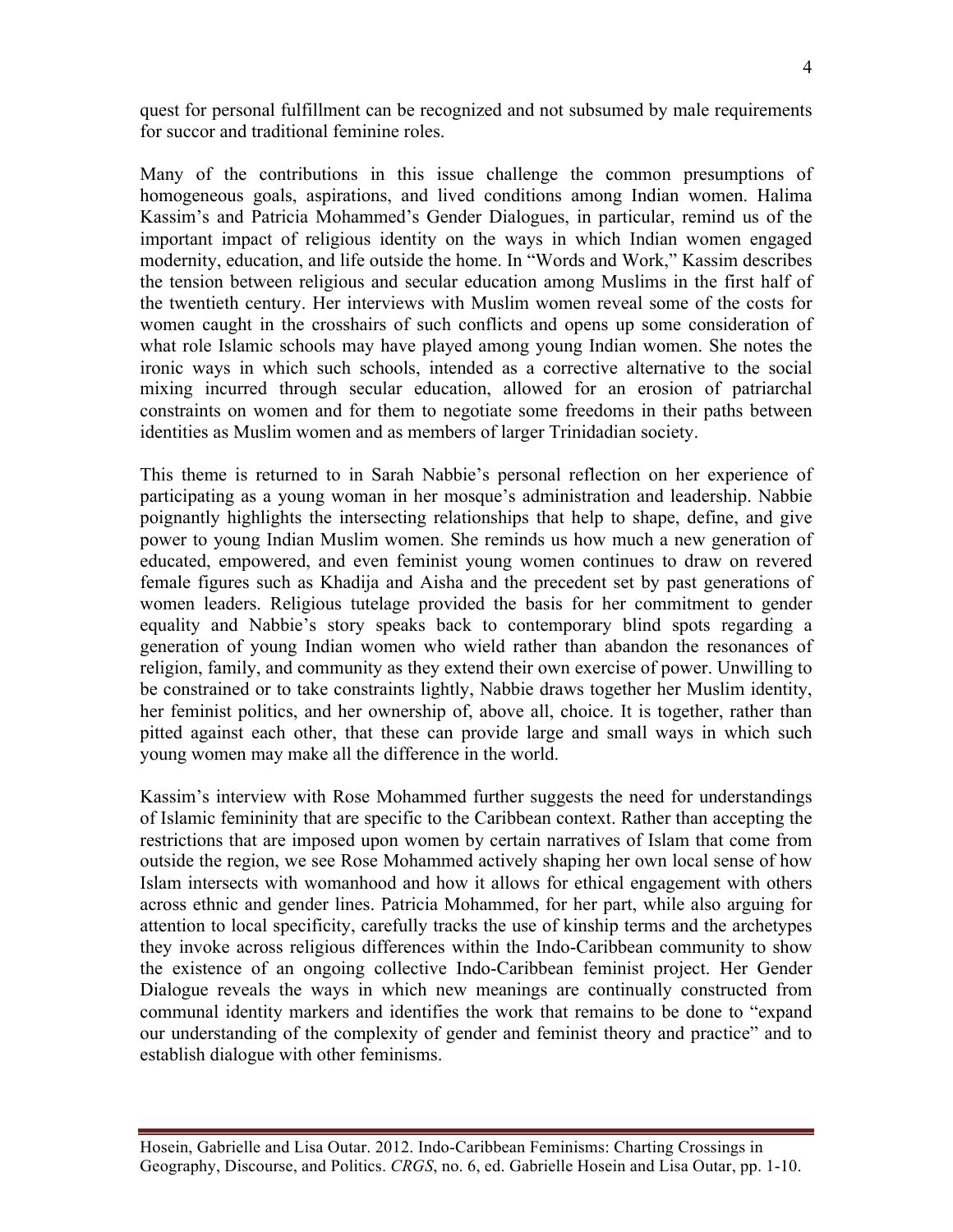Lauren Pragg's essay also points to the blind spots within scholarship on Indian women, especially the presumption of heterosexual subjectivity. She challenges the heteronormativity of Caribbean feminist writing and usefully reviews works by scholars like Alison Donnell (2005), Brinda Mehta (2004), Gayatri Gopinath (2005), and Rosanne Kanhai (1999, 2011), which have addressed Indo-Caribbean sexuality, for their paradigm-shifting possibilities. By pointing out "the literal and theoretical silencing of non-heteronormative Indo-Caribbean female subjects," Pragg challenges scholars to reexamine the assumptions of the frameworks within which they work, which can further flatten our understanding of the various forms that Indian female subjectivity can take and can result in the separating out of Indo-Caribbean feminist history from a unified Caribbean feminist movement.

Gabrielle Hosein's essay further challenges the homogenization of this group by pointing out the unique challenges and negotiations of Indian girlhood in the region. She argues for the specific ways in which girls differentiate between creolization and modernization, embracing the latter as a source of power that allows them to still align themselves with certain notions of honor and respectability. Pairing Hosein's essay with Anusha Ragbir's reveals the extent to which young Indo-Caribbeans both accept and challenge the patriarchal and ethnic structures that contain them. Ragbir's description of careful ways in which sexuality and notions of Indian identity are channeled in Indian beauty pageants illuminates the tricky path that young women walk between tradition and modernity. She sees even within such a presumably anti-feminist space as the beauty pageant the challenges that girls pose to available narratives of both Indian and Caribbean femininity. In both essays, agency is something to be carefully tracked and explicated for its specific and shifting iterations.

Ragbir's and Hosein's work thus invoke Alison Donnell's reading of Indo-Caribbean women as "double agents." In seeing Indo-Caribbean beauty pageants as a reconfigured site of female agency and empowerment, Ragbir argues that they draw upon multiple modernities and push back against certain excesses they find in both India and the Caribbean. Similarly, Hosein examines girls' choices regarding culture and argues that "This does not mean that girls do not reproduce patriarchal expectations of Indo-Trinidadian girlhood. Rather, it explains how and why they both contest and reproduce these expectations, and their understandings of the opportunities and risks involved." Following Brinda Mehta's call, Hosein emphasizes a process of "rereading" on more empowering terms. She and Ragbir emphasize the roles that girls *choose* to perform.

It is in this context that Kavyta Raghunandan's critique of essentialized understandings of ethnicity and gender in Indo-Caribbean young women's identities makes sense. She locates Indo-Trinidadian female negotiations not only in the context of diaspora, but also in relation to calls to race in party politics and claims of hybridity by the Trinidad and Tobago nation-state. Raghunandan's essay usefully traces conceptions and discourses of diaspora, race and ethnicity, hybridity, and hyphenated identities in relation to Indo-Trinidadian gender negotiations. What her reflections suggest is that along a continuum of signifiers, in "the lived experience of young Indian Trinidadian women, ethnicity must be figured as a contingent, delocalised construction which is repeatedly claimed in different contexts to be essential, localised, spatialised and even bodily." This observation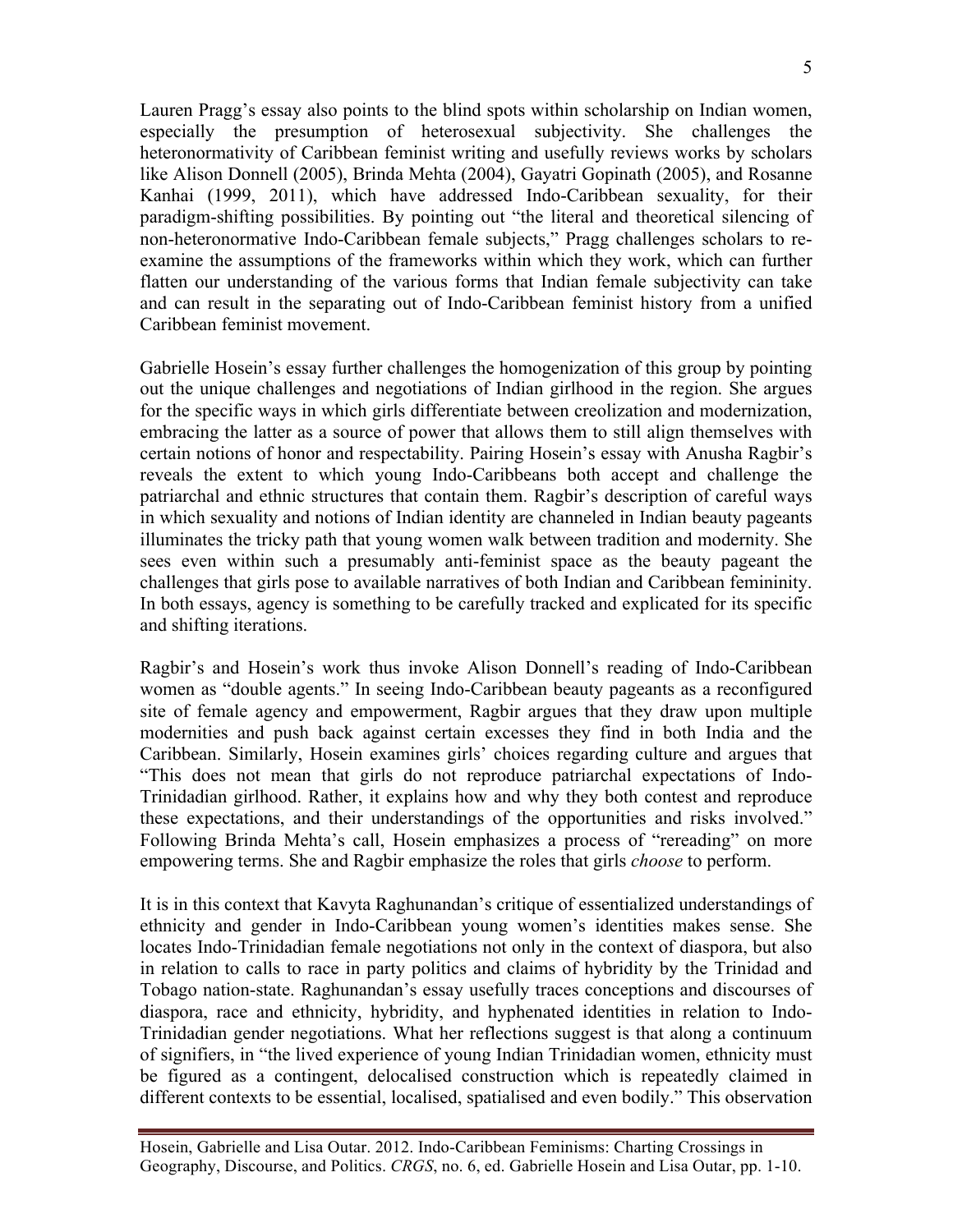is important because it reflects the diversity of approaches to self, community, tradition, modernity, and politics represented in Rosanne Kanhai's (2011) edited collection, *Bindi: The Multifaceted Lives of Indo-Caribbean Women*, which is reviewed by Lisa Outar in this issue.

The Photo Essays provide their own rich commentary on the diversity of the Indo-Caribbean gendered experience. The pictures included here from Jennifer Samuel's project on faces of the South Asian diaspora invoke the complex nexus of race, class, family configuration, religion, and work present in Trinidad. These photos, like so many contributions in this issue, refuse to see tradition and modernity, religion and consumerism, ethnic identity and inter-ethnic mixing as endpoints on a continuum. Rather, Samuel shows they are completely and complexly interlocked in ways that viscerally refuse stereotypes of who and what Indo-Trinidadian women and their politics are and are becoming. Similarly, Andil Gosine's photo essay, "Orhni and Cutlass," uses personal memories of Indo-Trinidadian foremothers to explore and fashion an iconography and aesthetic associated with women's dress and decoration in order to explore how these are "as much markers of oppression as they are evidence of the creative agency of women." His photos and the material culture and conditions that they invoke provide a lens to highlight the importance of memory, femininity, family, tradition, and labor, as well as agency, autonomy, pleasure, and refusal in mapping the contours of Indo-Caribbean feminisms, even as Indian women were shaped by and influenced colonial and postcolonial life.

In the particularly rich Gender Dialogues section of the issue, we find Ananya Kabir's reflections on the discontinuities from India and the revolutionary possibilities of Indian female embodiment in the Caribbean. Noting "the anxieties Indian diasporic rhythm cultures present to the Indian from India," her work allows us to think of the various ways in which the female body is called upon to mark what is both constitutive of and revolutionary about diasporic Indianness and, as she notes, how much "moral commentary" goes along with that. She allows for the possibility "that diasporic dislocations can potentially free the South Asian woman's body from caste/class proscriptions, or at least from expectations generated by these proscriptions that are duly internalised by us, Indian women in India." Gloria Wekker's poem, "Tower of Babel on the Suriname River" also urges a careful ethical engagement with the difference that the Indo-Caribbean woman can pose to an outside observer. The narrator's attempts to move beyond language and to read silences are in part what all of the authors in this issue are urging.

Brenda Gopeesingh's reflections in this issue's Research in Action section and Lisa Outar's dialogue with Jahajee Sisters, the New York-based activist group seeking to empower Indo-Caribbean women in the diaspora, reveal the concrete challenges facing women as they try to address the inequities and injustices facing Indian women. Gopeesingh notes the indifference with which organizations devoted to Indo-Caribbean rights and issues treat what are seen to be exclusively female issues such as anti-violence measures and raising the age of legal marriage, and the mistreatment meted out to women who speak out on such issues. The perpetuation of sexual violence and incest in the Caribbean and the gendered violence that prompted Jahajee Sisters to start their group in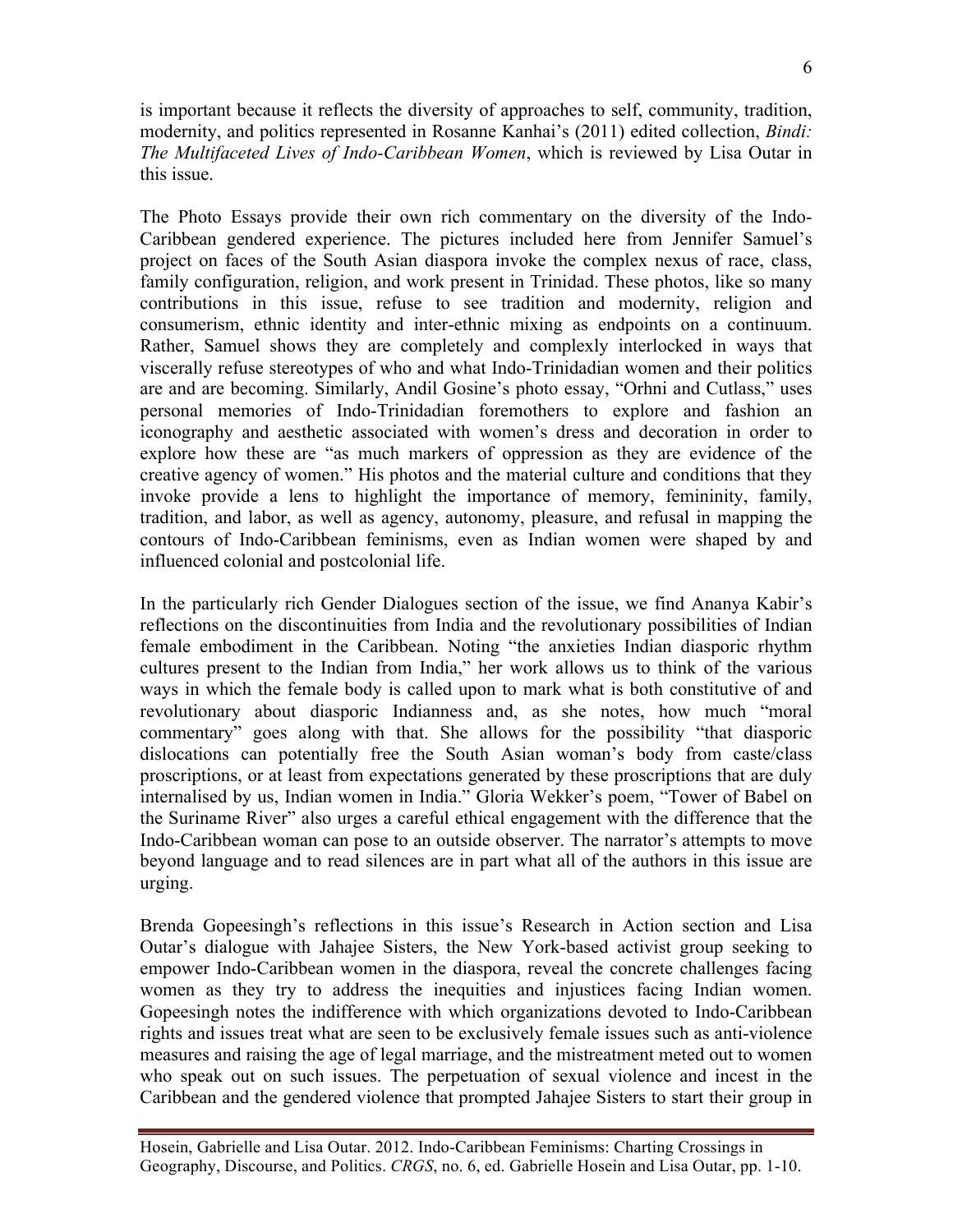New York, as they describe in their interview, all demand greater attention to the vulnerable positions in which Indian women and girls continue to be placed by their communities and the silences that surround such traumas.

Rosanne Kanhai also ends with a call to confront violence in all its guises and in all its spaces, from the family to the nation. Writing unapologetically about the complex positioning of Mrs. Kamla Persad-Bissessar, the first Indian woman to become prime minister in the Caribbean, she firmly steps away from seeing Indian women at the margins and affirms their claim to belonging at the center. From here, she cautions that the larger contribution of this trajectory can be made not by ending in triumphalism, but by making "intelligent and sensitive contributions to the welfare of all women" and by refusing to excuse "Kamla" when her policies seem unjust. Combining such gender and ethnic identification with critical engagement and a commitment to solidarities across race, class, and religion, Kanhai reminds us that we are also compelled to ask "what feminist praxis can we develop from this place?"

As Mrs. Persad-Bissessar continues to lead the Trinidad and Tobago government, she will become more compromised and more controversial. Nonetheless, her historic victory in May 2010 compelled greater reflection on the nuances of being female, Indian, and Trinidadian; the pressures to erase belonging in one sphere to be accepted in another; and the risks of "difference" in a nation where power appears always racialized. "Kamla's" victory, as part of the long struggle to break glass ceilings everywhere, was one for all women, but it was also one for Indian women in the Caribbean. "We own this identity," Kanhai rightly concludes. As we try to figure out what the move from a more marginalized status to a more public and powerful one means for Indo-Caribbean girls' and women's knowledge and practice, we will also continue to chart how the unfolding negotiations of Indo-Caribbean female power articulate and constitute Indo-Caribbean and truly inclusive Caribbean feminisms. New generations will continue to work through what it means to be an Indo-Caribbean woman in public life, not reproducing patriarchal domination in social life and the state, nor being only Indian, but also Western, creole, diasporic, and modern in all its multiple and emerging forms.

In all their different styles of articulation, from poetry to scholarship and from personal reflection to dialogue across diaspora, the contributions in this issue aim to enlarge the discursive space for thinking about how scholarship on Indo-Caribbean gender negotiations intersects with that on national, regional, diasporic, and global feminisms. They aim to reflect critically on the production and politics of existing knowledge about Indo-Caribbean women and those in the diaspora, and contribute to mapping Indo-Caribbean feminist consciousness and action across history, geography, and difference. This is not a new dialogue and we draw on the literature that explicitly explores the interplay of Indian womanhood with Caribbean feminisms. In her 1998 article that reflects the perspective of both an earlier time and generation, Rawwida Baksh-Soodeen writes, "Caribbean feminism has been largely Afro-centric and simultaneously interlocked with processes of independence and national identity struggles…there is a need for the movement to reflect the experiences of women of other ethnic groups in the region. In this regard, in Trinidad and Tobago the Indo-Caribbean voice has been emerging and broadening the feminist base" (1998, 74).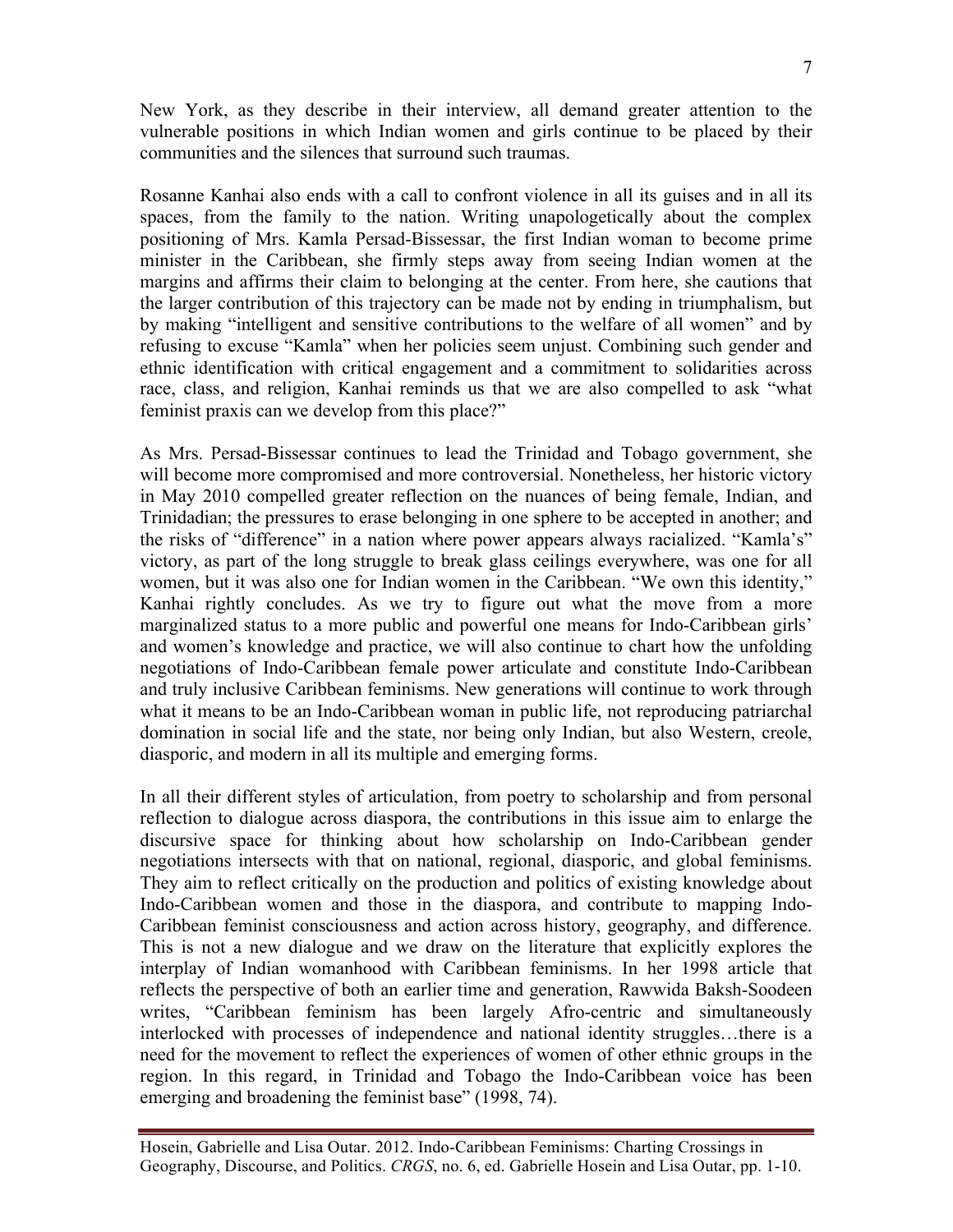This issue contributes to that broadening and deepening. What is clear is that feminist discourses on Indo-Caribbean women emphasize both continuities and transformations. Those continuities can be found in the metaphors, myths, names, and relations that continue to shape this group's identities and sources of power. At the same time, whether in relation to Mrs. Persad-Bissessar or the evolution of chutney and chutney-soca music in the more than 20 years since Drupatee Ramgoonai's entry to the public stage, gender negotiations are being worked through in ways nuanced by generational shifts, changing power relations between women and men, US and westernized Bollywood's popular cultural influence, increasing female educational advancement and economic autonomy, and a legacy of regional and international feminist activism. These foci are common across different Caribbean contexts, but should remind us to continue to open space for understanding the differences in experiences, cosmologies, and politics among Indian women and girls in Guyana, Suriname, Trinidad and Tobago, the Francophone and Hispanophone Caribbean, and even in countries like Barbados where more recently arrived immigrants from India are embedding a new and very different generation of locally born children in the unfolding social landscape.

We, therefore, look forward to continued scholarship on the political and economic relations as well as the transnational discourses that have shaped how Indo-Caribbean women's agency, organizing, and politics are viewed, shared, studied, and theorized. Given the expansion of Caribbean masculinity studies, as a tributary flowing from the questions raised by regional feminist scholarship, we also continue to call for further interrogation of how Indo-Caribbean masculinities have been engaging and will continue to engage Indo-Caribbean feminisms—past, present, and future. As Patricia Mohammed (2003) has pointed out, feminisms' impact has dissolved "like sugar in coffee," compelling men to become gender conscious and changing the terrain on which feminist struggles against patriarchy and for male allies take place. While this issue explores the historical roots and cultural underpinnings as well as forms of difference that have shaped Indo-Caribbean women's approaches to feminism, far more can be said about how Indo-Caribbean women and men are shaping feminism in the Caribbean and how feminism is shaping them. These are the directions for further work to which this issue points.

The rich body of scholarship on Indo-Caribbean gender identities, and on their meanings for forms of feminism that enable women to take their Indianness with them, has benefited from the interest of South Asian women in the diaspora. Major works on Indo-Caribbean ethnic and gender identities have been produced by scholars such as Tejaswini Niranjana, Aisha Khan, Viranjana Munasinghe, Brinda Mehta, Shalini Puri, and others. This speaks to the way that bodily practices, individual and collective discourses, and generational navigations developed in the Caribbean travel back to India and its diasporas, helping to inspire and create solidarities, such as those formed by Jahajee Sisters, across geography and history. It remains to us to continue to explore the correspondences as well as differences between articulations of South Asian feminisms and Indo-Caribbean feminisms, and the discourses about them, as well as the ways that a multifaceted legacy from the region travels, creating a myriad of implications.

Hosein, Gabrielle and Lisa Outar. 2012. Indo-Caribbean Feminisms: Charting Crossings in Geography, Discourse, and Politics. *CRGS*, no. 6, ed. Gabrielle Hosein and Lisa Outar, pp. 1-10.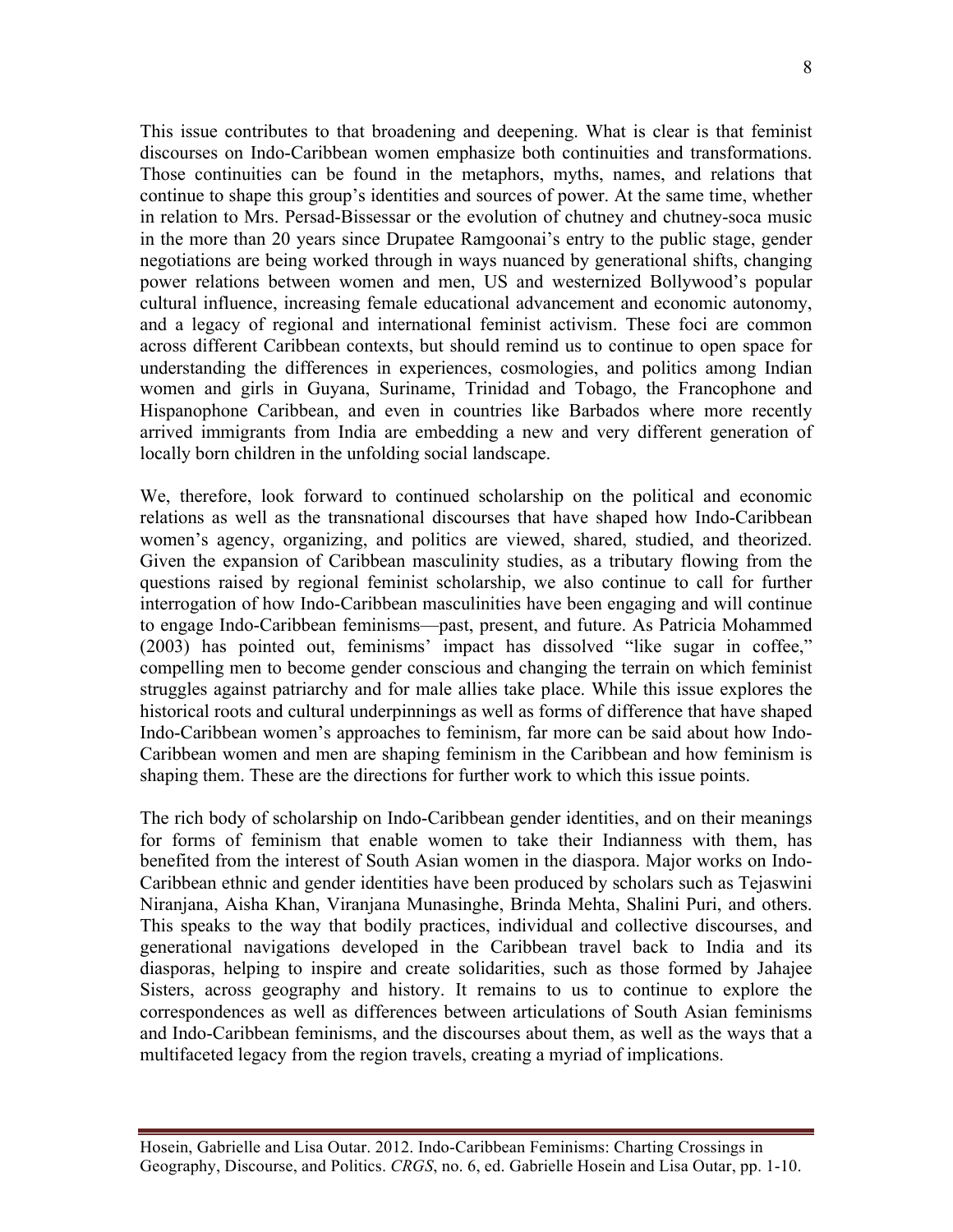Our goal in continuing this multi-generational, diasporic, and inter-religious conversation is to draw on the knowledge that has been created about Indo-Caribbean women's and girls' gender negotiations, but also to explore further what these mean for the scholarship, activism, and politics that mark the contours of these groups' engagement with Caribbean, Indian, diasporic (and here we mean multiple overlapping diasporas), and global feminisms. Do the contributions in this issue enable us to speak about Indo-Caribbean feminisms? What is it they enable us to say? What makes Indo-Caribbean feminisms different from as well as invested in South Asian feminisms, North American and European feminisms, black feminisms, "Third World" feminisms, and Afro-Caribbean feminisms? How does it navigate its own trajectory across, within and, at times, against these as it refuses activist and discursive forms of colonization, marginalization, invisibility, and de-legitimization.

What emerges from past writings and from the contributions in this issue is that Indo-Caribbean women and girls continue to draw on our histories and herstories, on forms of culture memorialized in women's dress, adornment, bodily movements, songs, spirituality and piety, art and mothering, on knowledge about how to conduct politics in the heteronormative and patriarchal contexts of family and religion, and on the experience of living, loving, and struggling to build solidarities that cross ethnicity, class, and nation. Theoretically, performatively, and politically, Indo-Caribbean women are engaging feminisms, understood as desires for equality, freedom from violence, sisterhood, and the right to unapologetically claim and resist inalienable ethnic markers and symbols of national and regional belonging, as the meanings of empowerment and transformation for all Caribbean women and men are persistently envisioned and worked through.

Still emerging Indo-Caribbean feminisms continue to journey, cross, arrive, return, renew, reach beyond, contest, and create. This issue's contribution is that it draws on all of those approaches and experiences as articulated across scholarly, activist, personal, and artistic forms. In enabling this Special Issue to make such a contribution, as Guest Editors, we would like to thank the CRGS Editorial Staff comprising our Editorial Assistant, Donna Drayton; Copy Editor, Jewel Fraser; and Webmaster, Daren Dhoray; the Executive Editor of the journal, Patricia Mohammed; and an earlier generation of Indo-Caribbean feminists whom we and others in this dialogue still draw on as we bring additional voices, spaces, concerns, and vision to the gendered theorizing and feminist politics of the region.

Hosein, Gabrielle and Lisa Outar. 2012. Indo-Caribbean Feminisms: Charting Crossings in Geography, Discourse, and Politics. *CRGS*, no. 6, ed. Gabrielle Hosein and Lisa Outar, pp. 1-10.